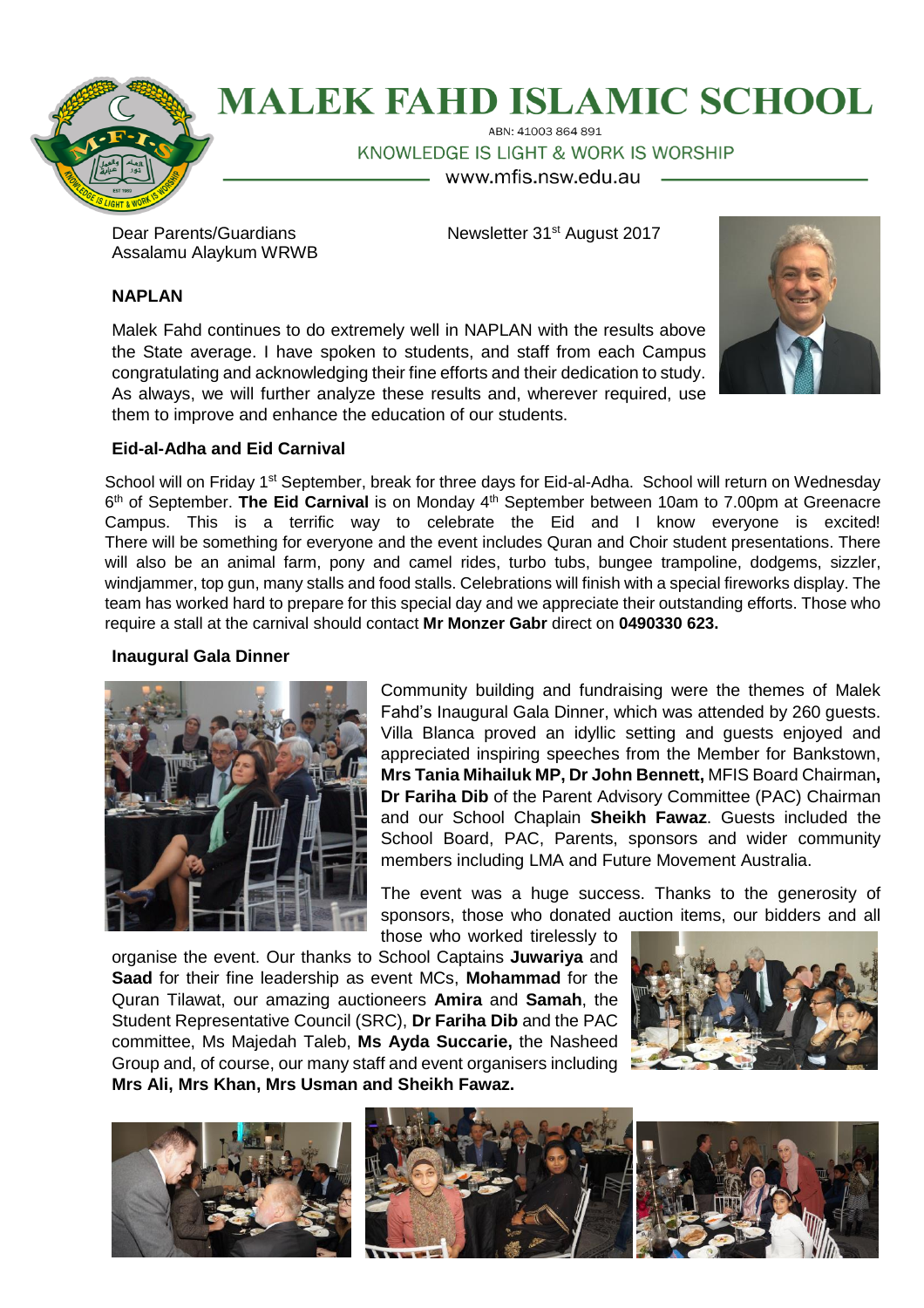# **Building Student Confidence**

Our School commits to foster student skills and confidence, and we actively encourage participating in public-debating and public-speaking. Our senior students recently attended sessions at Sydney University and during Book Week the School hosted a debating competition with the Australian Islamic College of Sydney. These experiences are bearing great results. This week, I had the pleasure of hearing Year 10 students deliver speeches as the Rise Above presentation evening. I was very impressed with their confidence and delivery. Every week students of all ages at each campus enjoy the opportunity to lead assemblies, recite Quran verses and lead prayer. For Book Week, Hoxton Park primary students performed plays, recited poetry and sang. Last weekend, the Beaumont Hills Choir performed at the Baulkham Hills Shire Orange Blossom Festival and the Science Club led the Year 7 to 10 Science Week Assembly.

A number of students from each Campus will, at the Eid Carnival, recite Quran verses and perform on stage.

The Zenith Club at Beaumont Hills will provide SRC leadership training in public speaking through POWERtalk International. We thank and acknowledge staff across the campuses. Thank you **Ms Jalloul, Ms Ayoubi, Mrs Bragg, Sheikh Bouchafaa, Ms Ferris, Mrs Grand, Ms Chahal, Mrs Alee and Sheikh Abdul Salaam** for your hard work.

# **Caring for others**

Malek Fahd students continue to illustrate their commitment to community service and to others. Last week, thanks to the leadership of **Mrs Saddik**. Greenacre Campus students raised \$2046 on Daffodil Day Cancer research. This week, Hoxton Park SRC held a cake stall to raise money for the building of wells in Africa and Afghanistan. I commend our students for their care, dedication, donations and support for those in need.

#### **Book Week**



Across each Campus students and teachers embraced their inner literature talents and dressed up as their favourite book characters to enjoy parades, short drama productions, poetry and song. Students enjoyed a week of activities and writing workshops, organised by the Greenacre English Department. We were privileged to welcome the former Head of English and now author, **Mrs Mala Naidoo,** to speak about her journey as a writer and run several writing workshops. The activities were simply amazing and

the experience very special. Congratulations and thank you to **Mrs Naser, Ms Hijazi, Ms Simon and Ms Culleton**. Beaumont Hills will celebrate Book Week with a special assembly, presentations and parade on Friday 8<sup>th</sup> September.

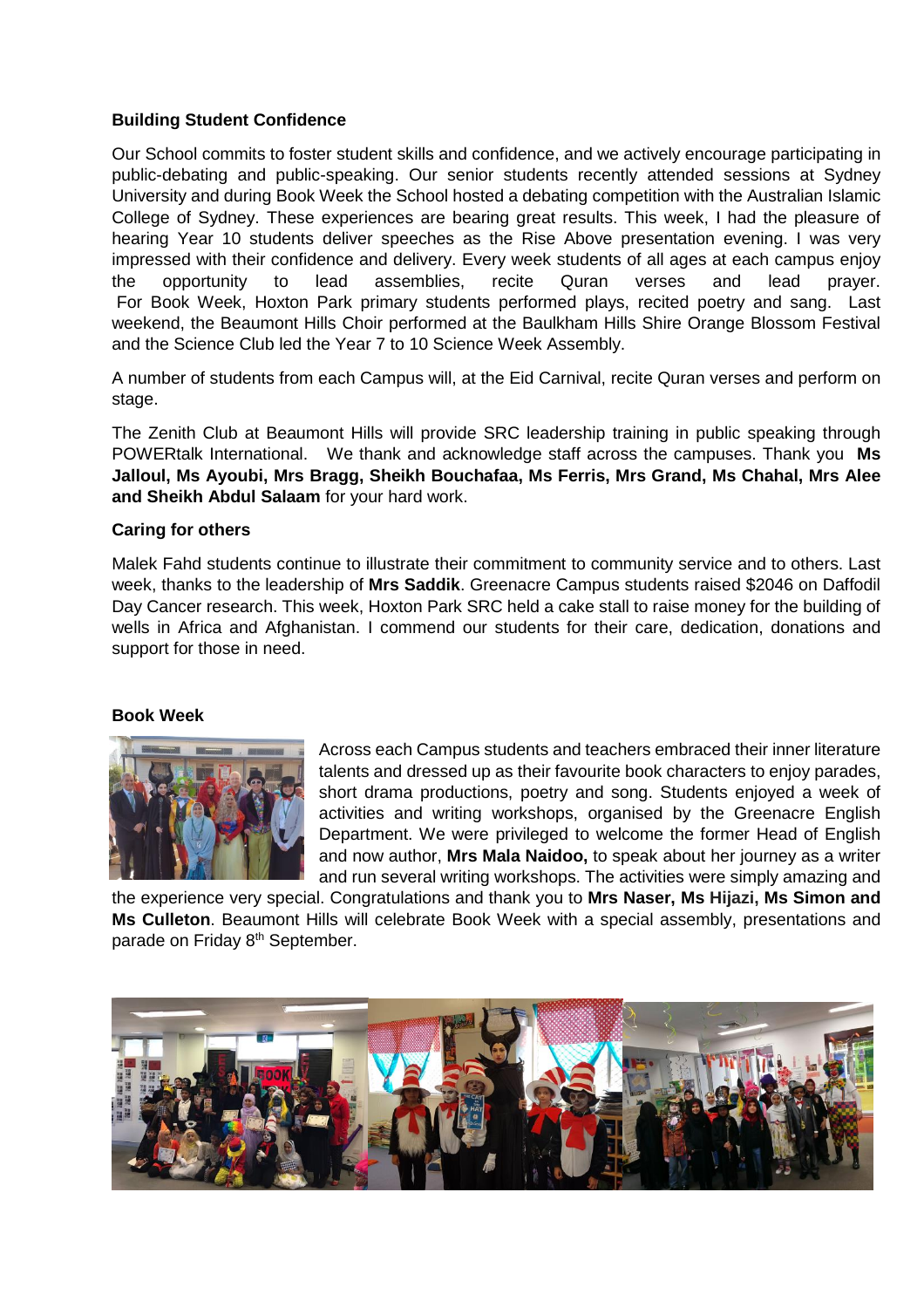#### **Science Week**



During Week 5, the importance of Science was promoted across the campus in a number of ways including student excursions and incursions, library displays and presentations at each Campus. At Greenacre, the Science Club organised a special assembly and trivia quiz for all students in Years 7 to 10 in the School Hall. The Science Club consists of student members from Year 7-10 and superbly by **Ms Begum**.



#### **Operation Art**

We are delighted to announce that Rheanne, one of our students' artwork is being used on the invitation to an art exhibition. From over 500 entries, Rheanne's drawing has been featured on the official invitation. Operation Art is associated with The Children's Hospital at Westmead. The aim of the artwork is to cheer up sick children. Some of the artworks are kept by the hospital and some sent to rural hospitals. The exhibition held at the Armoury Gallery in Sydney Park from 9<sup>th</sup> September to 29<sup>th</sup> October.

**Students leaving School Early** must have a leave pass from the Administration Office that will be shown to Security on the way out of the grounds

# **Year 12 Presentation Day and Graduation Dinner**

Congratulations and thank you to all Year 12 students for their dedicated hard work for, and during their recent HSC Trials. I am confident they will be well rewarded.

On Monday, **Dr Bennett** gave an inspiring speech to Year 12 wishing them every success for their preparation for the coming HSC and for their Presentation Day and Graduation Dinner.

We will have the opportunity to appropriately celebrate Year 12 with their **Presentation Day** that will include the awarding of academic, pastoral and leadership prizes in the presence of their parents and all Year 10 and 11 students on Tuesday 12th September at 10.00am. **Mr Jihad Dib, MP**, will be guest of honour. That same evening will be the Year 12 **Graduation Dinner**.

#### **Leadership for 2018**

As we begin the stage of farewelling our current Year 12 students, it is now more important than ever for our current Year 11 students to step into their next level of leadership. Welfare Coordinators are in the process of finalising elections for the Year 12 leadership for 2018. The Boy and Girl Captain and Vice-Captain will be announced during the Year 12 Presentation Day.